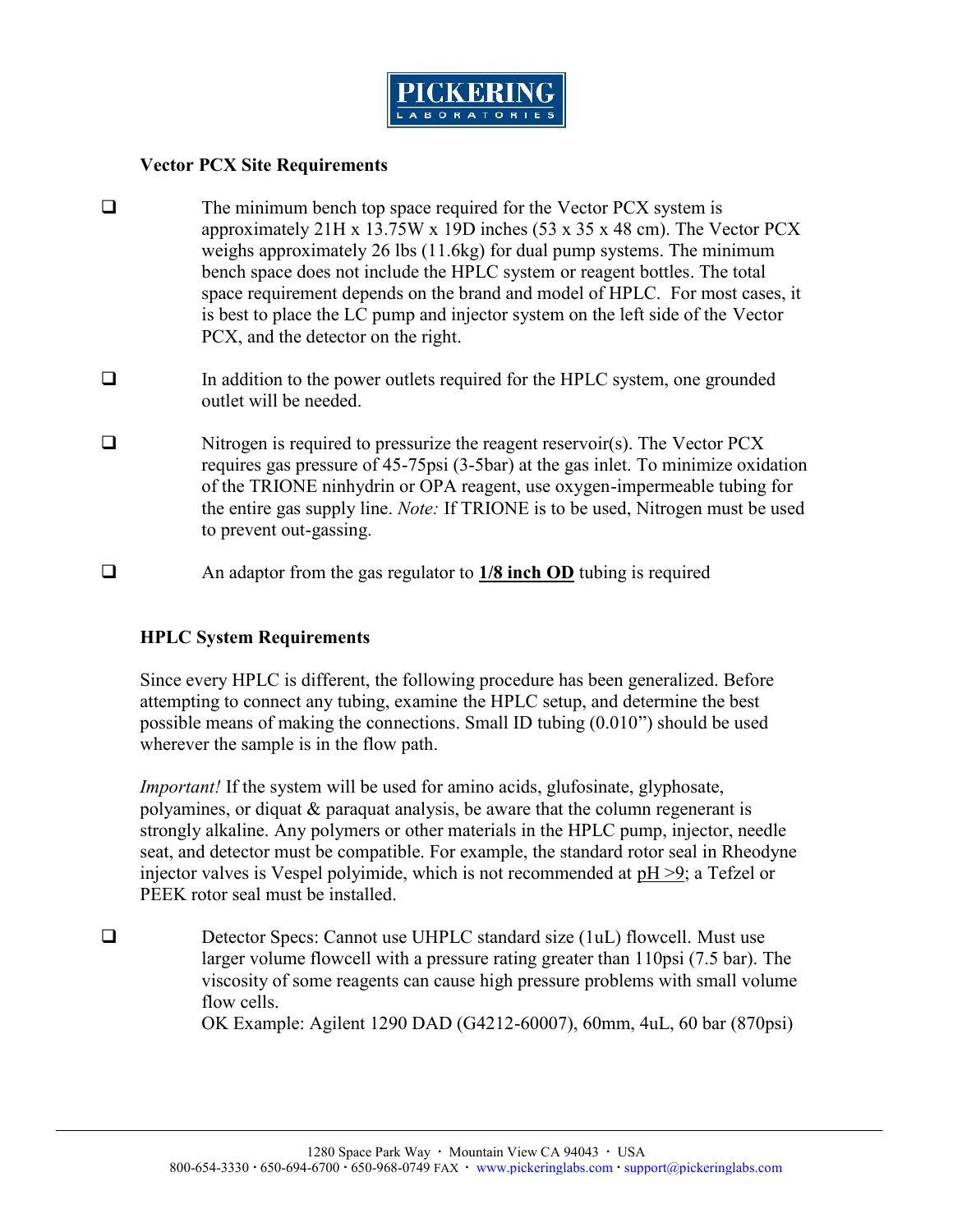For Amino Acid Anlaysis Pump ðq Minimum ternamty egl**uat doi<b>e**. ðq Piston wash capability is preferable Injector ðq Tefzel or PEEK rotor seal for injector valve ðq Tefzel or PEEK needle seat if it is an autosampler Detector ðq Vis if using TRIONE o 570nm for primary amines o 440nm for secondary amines ðq FLD if using OPA  $o$  Ex  $33 m$  and Em  $465 nm$ For Glyphosate Analysis Pump ðq Minimum binary gradient elution ðq Piston wash capability is preferable Injector ðq Tefzel or PEEK rotor seal for injector valve ðq Tefzel or PEEK needle seat if it is an autosampler ðq For water samples, i**an j**el**eta on** 200 ul Detector ðq FLD detection required o Ex 330nm and Em 465nm For Carbamate Analysis Pump ðq Minimum binary gradient elution Injector ðq For water samples, at least 200 ul injection Detector ðq FLD detection required o Ex 330nm and Em 465nm For all otheroam splie atew the method notes for chemistry requirements. Chemistry ðq The user must have HPLC experience and must be able t being coupled with the Pinnacle PCX. ðq The user must check the chemistry requirements for the For Carbamate Analysis HPLC Grade Methanol HPLC Grade Water Materials for calibration standards Carbamate hydrolysis reagent (Cat. No. CB910) Carbamate OPA diluent (Cat. No. CB130 or CB130.2) o-phthaladehyde (Cat. No. O120) Thiofluor!" (Cat.-2NDc0.03700